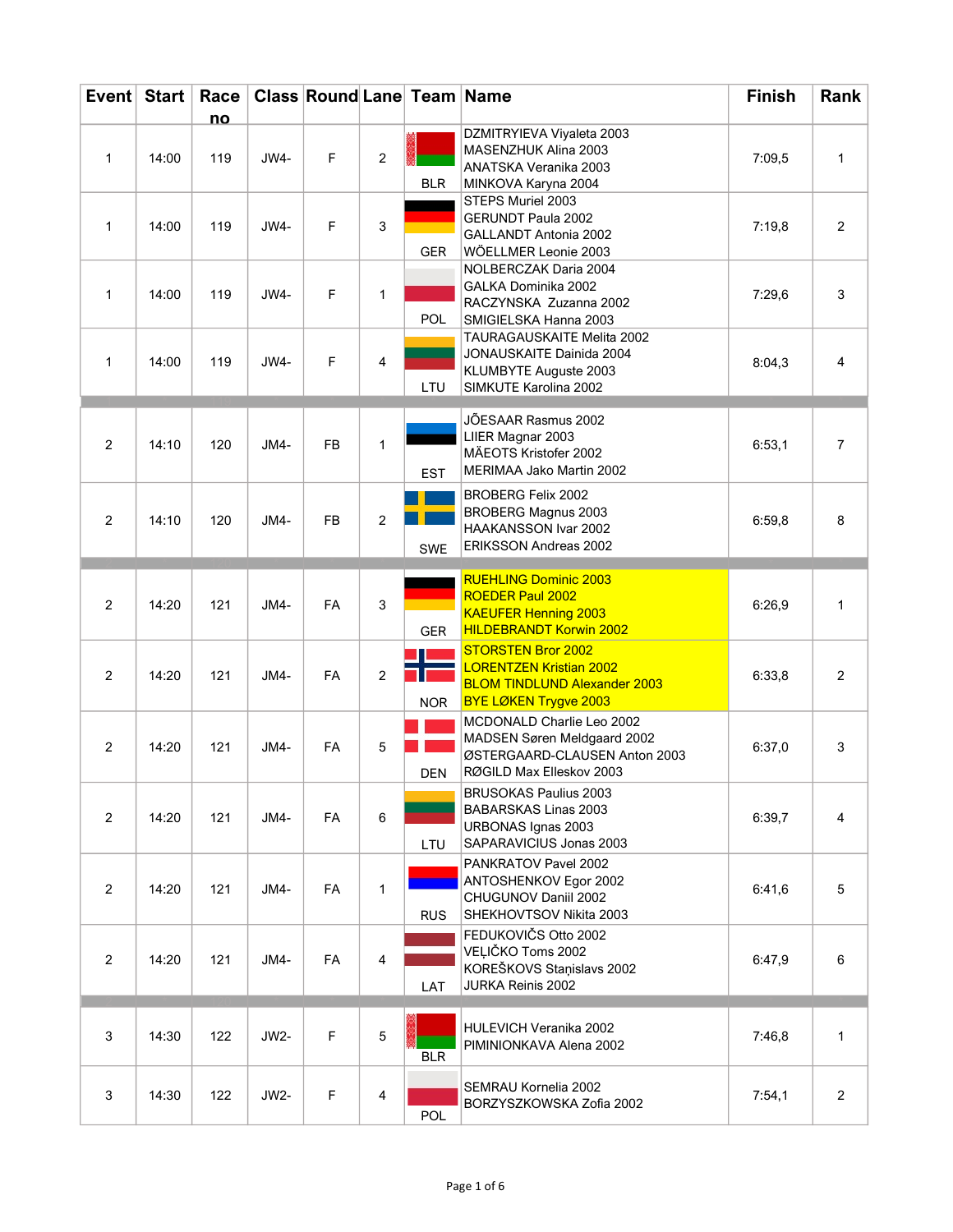| Event Start |       | Race<br>no |        | <b>Class Round Lane Team Name</b> |                           |            |                                                           | <b>Finish</b> | Rank           |
|-------------|-------|------------|--------|-----------------------------------|---------------------------|------------|-----------------------------------------------------------|---------------|----------------|
| 3           | 14:30 | 122        | JW2-   | F                                 | 6                         | <b>RUS</b> | KUSHKA Nataliia 2003<br>ALIEVA Diana 2004                 | 7:55,4        | 3              |
| 3           | 14:30 | 122        | JW2-   | F                                 | 3                         | <b>DEN</b> | I GONG Nikoba 2002<br>NIELSEN Stine Højager 2003          | 7:55,9        | 4              |
| 3           | 14:30 | 122        | JW2-   | F                                 | $\overline{2}$            | GER        | BAUMGART Anna Lea 2005<br>SZIEDAT Johanna 2003            | 8:15,1        | 5              |
| 3           | 14:30 | 122        | JW2-   | F                                 | 1                         | <b>SWE</b> | HAEGGSTROEM Bianca 2002<br>HAEGGSTROEM Bella 2002         | 8:32,5        | 6              |
| 4           | 14:40 | 123        | JM2-   | <b>FB</b>                         | 1                         | <b>EST</b> | ORAS Rainer 2003<br>RAUBA Arved 2002                      | 7:24,4        | $\overline{7}$ |
| 4           | 14:40 | 123        | JM2-   | FB                                | $\overline{2}$            | SWE        | HUGOSON Nils 2002<br>KARLSSON Edvin 2002                  | 7:55,4        | 8              |
| 4           | 14:50 | 124        | JM2-   | FA                                | $\sqrt{3}$                | <b>BLR</b> | KLIMIATO Dzianis 2002<br>YASKEL Aliaksandr 2002           | 6:53,1        | $\mathbf{1}$   |
| 4           | 14:50 | 124        | JM2-   | FA                                | $\overline{2}$            | <b>NOR</b> | BJØRVIK Einar 2003<br>WERGELAND Aksel 2003                | 6:59,5        | $\overline{2}$ |
| 4           | 14:50 | 124        | $JM2-$ | FA                                | 6                         | <b>RUS</b> | NESTEROV Nikita 2002<br>OSIPOV Artem 2002                 | 7:06,3        | 3              |
| 4           | 14:50 | 124        | JM2-   | FA                                | 4                         | GER        | <b>GRAUERT Moriz 2003</b><br>MOENCH Enno 2003             | 7:07,1        | 4              |
| 4           | 14:50 | 124        | JM2-   | FA                                | $\mathbf 5$               | <b>DEN</b> | MADSEN Gustav Bjerg 2002<br>NEUMANN Kristian Asbjørn 2003 | 7:16,9        | 5              |
| 4           | 14:50 | 124        | JM2-   | FA                                | $\mathbf{1}$              | LTU        | GUDUKAS Mantas 2002<br><b>AUSBIKAVICIUS Saulius 2002</b>  | 7:28,9        | 6              |
| $\mathbf 5$ | 15:00 | 125        | JW1x   | FB                                | $\overline{2}$            | DEN        | NIELSEN Rikke Koechs 2003                                 | 8:22,0        | $\overline{7}$ |
| $\mathbf 5$ | 15:00 | 125        | JW1x   | FB                                | $\ensuremath{\mathsf{3}}$ | <b>EST</b> | DIMITRIJEV Helene 2002                                    | 8:34,0        | 8              |
| $\,$ 5 $\,$ | 15:00 | 125        | JW1x   | ${\sf FB}$                        | $\mathbf{1}$              | SWE        | TUMOVÀ Emma 2004                                          | 9:06,7        | 9              |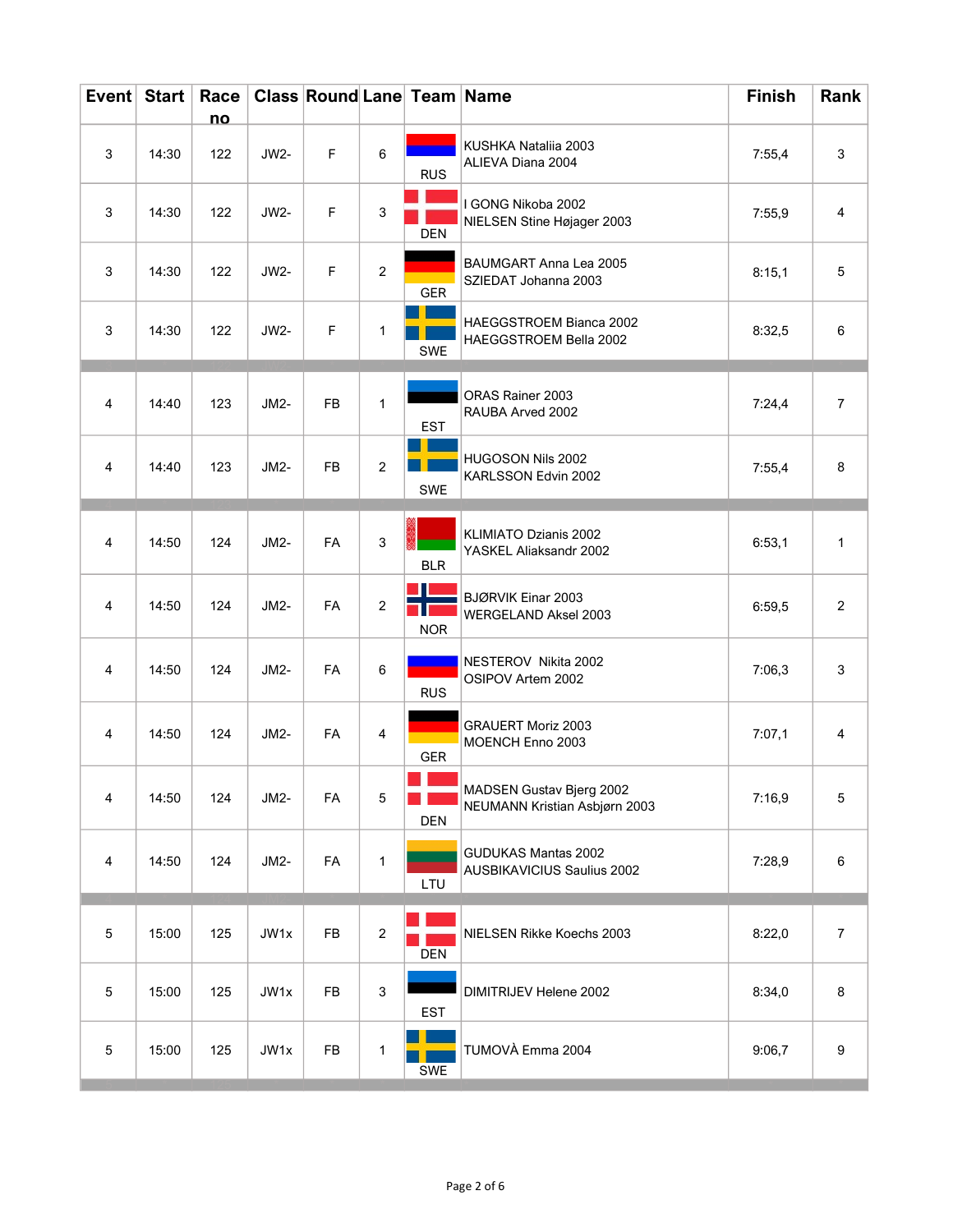| Event Start    |       | Race      |      | <b>Class Round Lane Team Name</b> |                           |                  |                                            | <b>Finish</b> | Rank             |
|----------------|-------|-----------|------|-----------------------------------|---------------------------|------------------|--------------------------------------------|---------------|------------------|
| $\mathbf 5$    | 15:10 | no<br>126 | JW1x | FA                                | 4                         | GER              | JANZEN Aurelia-Maxima 2003                 | 8:03,6        | 1                |
| 5              | 15:10 | 126       | JW1x | FA                                | $\boldsymbol{2}$          | <b>POL</b>       | KALINOWSKA Wiktoria 2002                   | 8:07,1        | $\overline{2}$   |
| $\sqrt{5}$     | 15:10 | 126       | JW1x | FA                                | 6                         | LTU              | JUZENAITE Ugne 2002                        | 8:11,1        | 3                |
| $\mathbf 5$    | 15:10 | 126       | JW1x | FA                                | 5                         | <b>RUS</b>       | MATVEEVA Marina 2003                       | 8:23,8        | 4                |
| $\mathbf 5$    | 15:10 | 126       | JW1x | FA                                | 1                         | LAT              | RUMPE Laine 2003                           | 8:27,6        | 5                |
| 5              | 15:10 | 126       | JW1x | FA                                | 3                         | <b>NOR</b>       | LINDSTRØM Nicoline Lovise 2002             | 8:31,0        | $\,6\,$          |
| 6              | 15:20 | 127       | JM1x | FB                                | $\boldsymbol{2}$          | <b>NOR</b>       | SENUMSTAD Syvert 2002                      | 7:31,1        | $\boldsymbol{7}$ |
| 6              | 15:20 | 127       | JM1x | FB                                | 3                         | EST1             | MUISTE Leo 2002                            | 7:41,6        | 8                |
| 6              | 15:20 | 127       | JM1x | FB                                | $\mathbf{1}$              | EST <sub>2</sub> | KIRADI Mark 2002                           | 7:43,4        | 9                |
| $\,6\,$        | 15:30 | 128       | JM1x | FA                                | 4                         | GER              | STAEBLEIN Finn 2003                        | 7:16,9        | 1                |
| 6              | 15:30 | 128       | JM1x | FA                                | $\overline{2}$            | SWE              | FRITSCH Theodor 2003                       | 7:17,4        | $\overline{2}$   |
| $\,6\,$        | 15:30 | 128       | JM1x | FA                                | $\mathbf{1}$              | <b>BLR</b>       | PLIUSHCHYK Mikita 2002                     | 7:20,5        | 3                |
| 6              | 15:30 | 128       | JM1x | FA                                | 6                         | LTU              | JAKUBAUSKAS Rokas 2002                     | 7:25,5        | 4                |
| $\,6\,$        | 15:30 | 128       | JM1x | FA                                | $\ensuremath{\mathsf{3}}$ | <b>DEN</b>       | NIELSEN Emil Lindegaard 2002               | 7:39,8        | 5                |
| $\,6\,$        | 15:30 | 128       | JM1x | FA                                | $\mathbf 5$               | LAT              | IZKALNS Mārcis 2002                        | 8:05,0        | 6                |
| $\overline{7}$ | 15:40 | 129       | JW2x | FB                                | $\boldsymbol{2}$          | <b>NOR</b>       | YNGSDAL Annaluna 2004<br>HJEMDAL Tyra 2004 | 7:51,7        | $\boldsymbol{7}$ |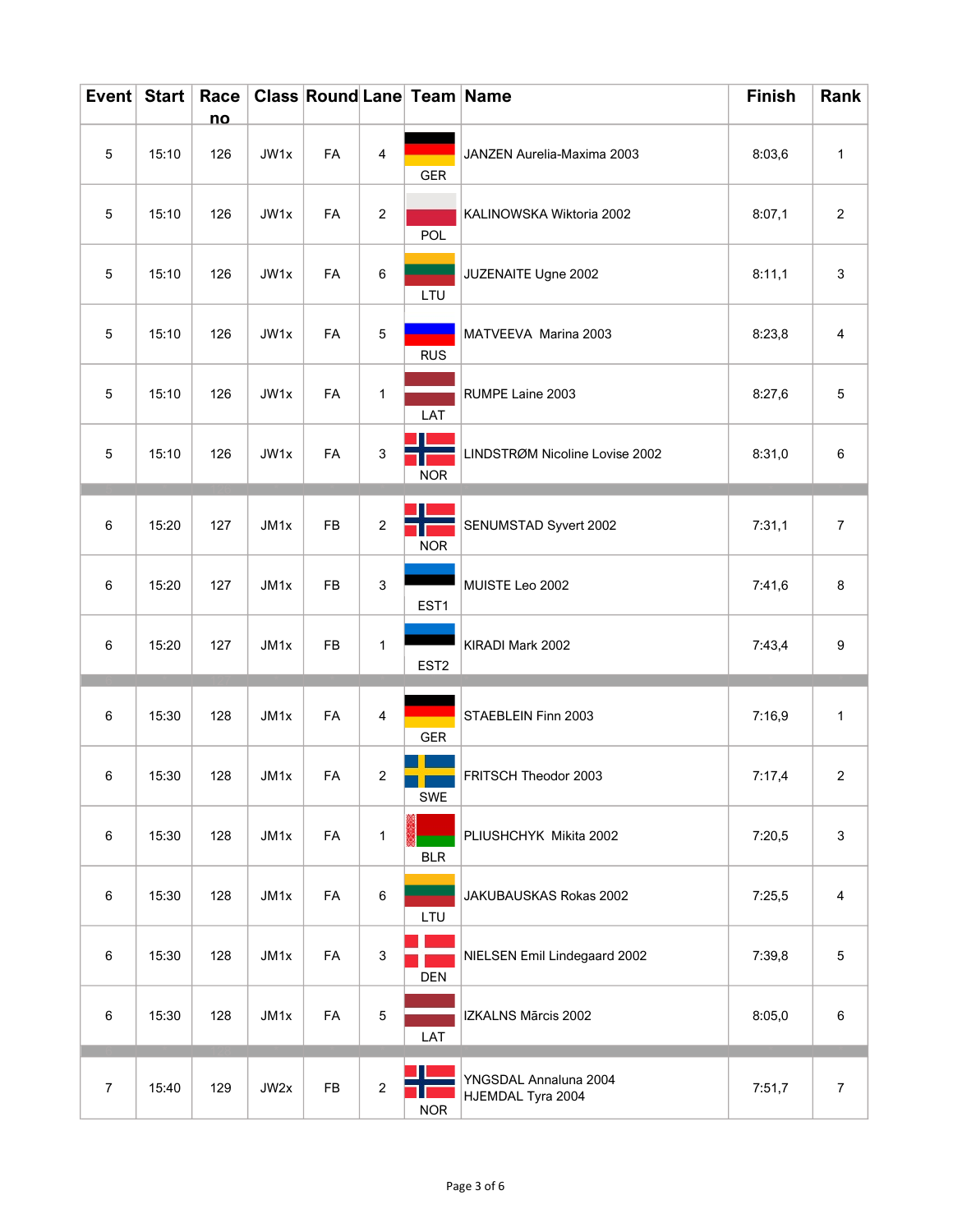|                | Event Start | Race      |      | <b>Class Round Lane Team Name</b> |                |                  |                                                           | <b>Finish</b> | Rank           |
|----------------|-------------|-----------|------|-----------------------------------|----------------|------------------|-----------------------------------------------------------|---------------|----------------|
| $\overline{7}$ | 15:40       | no<br>129 | JW2x | FB                                | $\overline{4}$ | LAT              | POHEVICA Laura 2002<br><b>BUMBIERE Kristine 2003</b>      | 8:02,7        | 8              |
| $\overline{7}$ | 15:40       | 129       | JW2x | <b>FB</b>                         | 1              | <b>EST</b>       | LEHISTE Heike 2002<br>NÕMMSALU Jane-Riin 2003             | 8:16,7        | 9              |
| $\overline{7}$ | 15:40       | 129       | JW2x | FB                                | 3              | SWE              | JAEMTTJAERN Agnes 2004<br>JAEMTTJAERN Clara 2002          | 8:26,4        | 10             |
| $\overline{7}$ | 15:50       | 130       | JW2x | FA                                | $\mathbf{3}$   | <b>BLR</b>       | VYRUPAYEVA Darya 2002<br>BARANOUSKAYA Tatsiana 2002       | 7:36,1        | 1              |
| $\overline{7}$ | 15:50       | 130       | JW2x | FA                                | 6              | GER              | <b>HARTMANN Paula 2002</b><br>FRITZ Emilia 2003           | 7:40,0        | 2              |
| $\overline{7}$ | 15:50       | 130       | JW2x | FA                                | $\overline{4}$ | POL              | KOWALAK Sandra 2002<br>JOZEFOWICZ Paulina 2003            | 7:42,1        | 3              |
| $\overline{7}$ | 15:50       | 130       | JW2x | FA                                | 2              | LTU              | NAZARENKAITE Nomeda 2002<br>ZILIONYTE Kamile 2002         | 7:42,4        | $\overline{4}$ |
| $\overline{7}$ | 15:50       | 130       | JW2x | FA                                | 1              | <b>DEN</b>       | SOERENSEN Trine Leitzke 2003<br>REIMER Ida Marie 2002     | 8:05,1        | 5              |
| $\overline{7}$ | 15:50       | 130       | JW2x | FA                                | 5              | <b>FIN</b>       | NEVALAINEN Kaisa 2004<br>DEWES Stina 2003                 | 8:07,4        | 6              |
| 8              | 16:00       | 131       | JM2x | FB                                | $\overline{2}$ | <b>EST</b>       | TIMMUSK Uku-Siim 2002<br>KLEIN Jaan Sander 2002           | 6:56,9        | $\overline{7}$ |
| 8              | 16:00       | 131       | JM2x | FB                                | 3              | LTU              | BINKIS Irvydas 2002<br>LOGVINOVAS Gustas 2003             | 6:59,9        | 8              |
| 8              | 16:00       | 131       | JM2x | <b>FB</b>                         | $\mathbf 5$    | <b>FIN</b>       | SALONEN Juho 2002<br>SILTANEN Kaj 2002                    | 7:10,7        | 9              |
| 8              | 16:00       | 131       | JM2x | FB                                | 4              | EST <sub>2</sub> | ORGSE Karl Kristofer 2002<br>HOLOSTÕHH Artjom 2003        | 7:16,4        | $10$           |
| 8              | 16:00       | 131       | JM2x | FB                                | 1              | SWE              | SUNDBERG Elis 2003<br><b>BAELTER Albert 2002</b>          | 7:36,4        | 11             |
| 8              | 16:10       | 132       | JM2x | FA                                | $\sqrt{3}$     | <b>BLR</b>       | TRYBILUSTAU Heorhi 2002<br><b>IVANCHYKAU Mikhail 2002</b> | 6:41,2        | 1              |
| 8              | 16:10       | 132       | JM2x | FA                                | 4              | <b>GER</b>       | KOHLBACH Mark 2003<br><b>BASTIAN Adrian-Nick 2003</b>     | 6:48,3        | $\overline{c}$ |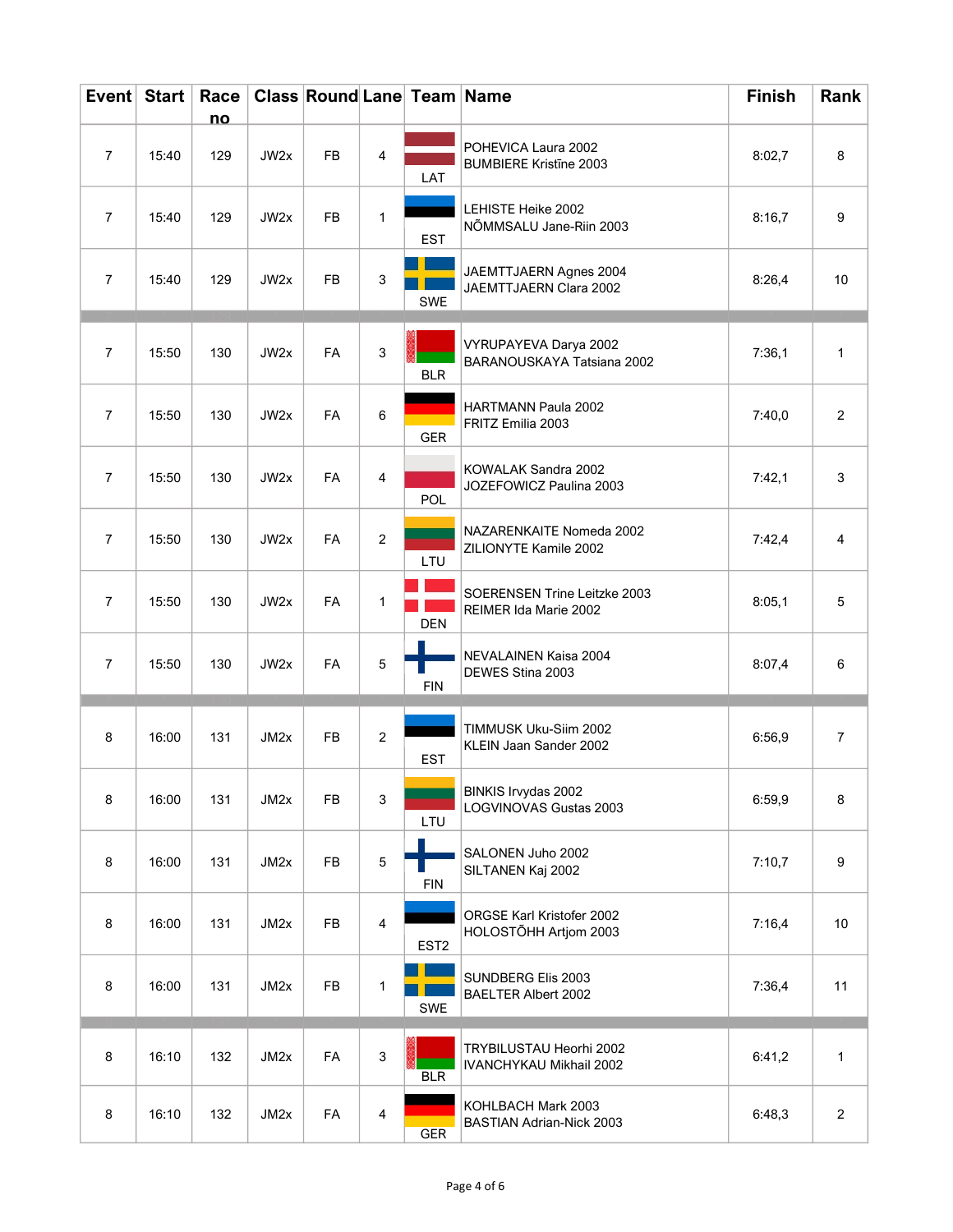|                  | Event Start | Race<br>no |      | <b>Class Round Lane Team Name</b> |                |                  |                                                                                                                                                   | <b>Finish</b> | Rank           |
|------------------|-------------|------------|------|-----------------------------------|----------------|------------------|---------------------------------------------------------------------------------------------------------------------------------------------------|---------------|----------------|
| 8                | 16:10       | 132        | JM2x | <b>FA</b>                         | 5              | <b>NOR</b>       | BJØRN-HANSEN AHLSAND Marius 2002<br>WANG-NORDERUD Jonathan 2002                                                                                   | 6:51,0        | 3              |
| 8                | 16:10       | 132        | JM2x | FA                                | $\overline{2}$ | DEN              | WANDRUP David 2002<br>SKOU Peter 2002                                                                                                             | 6:56,1        | 4              |
| 8                | 16:10       | 132        | JM2x | FA                                | 6              | POL              | KULKA Mikolaj 2003<br>GALEZA Daniel 2004                                                                                                          | 6:56,9        | 5              |
| 8                | 16:10       | 132        | JM2x | FA                                | $\mathbf{1}$   | LAT              | BOMBĀNS Ivo 2002<br>STENDERS Ričards 2003                                                                                                         | 7:13,2        | 6              |
| $\boldsymbol{9}$ | 16:20       | 133        | JW4x | FB                                | $\mathbf{1}$   | <b>EST</b>       | SAFONOVA Uljana 2004<br>PETROVA Jelizaveta 2004<br><b>DEISNER Vlada 2003</b><br>JÄRVOJA Kelly 2002                                                | 7:21,1        | 6              |
| 9                | 16:20       | 133        | JW4x | FB                                | $\overline{2}$ | <b>DEN</b>       | CHRISTENSEN Astrid HØJGAARD 2002<br>FRELTOFT Clara Josefine Sommer 2004<br><b>HAEK Sofie Valentin 2003</b><br><b>MUNCH Caroline Mathilde 2002</b> | 7:32,7        | $\overline{7}$ |
| 9                | 16:30       | 134        | JW4x | FA                                | 4              | <b>GER</b>       | TEICHMANN Ineke 2003<br>GRESENS Lena 2003<br>REUSCH Luise 2002<br>KOETITZ Anni 2003                                                               | 6:57,8        | 1              |
| 9                | 16:30       | 134        | JW4x | <b>FA</b>                         | $\overline{2}$ | <b>POL</b>       | ZUKOWSKA Maria 2004<br>MERMELA Adrianna 2003<br>SULIK Julia 2003<br>PERCZAK Kalina 2003                                                           | 7:05,6        | $\overline{2}$ |
| 9                | 16:30       | 134        | JW4x | <b>FA</b>                         | 3              | <b>RUS</b>       | ZININA Violetta 2002<br>SHLIAPTSEVA Veronika 2002<br>SIMSON Aleksandra 2002<br>MARCHENKO Mariia 2003                                              | 7:08,1        | 3              |
| 9                | 16:30       | 134        | JW4x | FA                                |                | <b>SWE</b>       | SAHR THROGEN Maja 2002<br>INGVARSSON Thea 2002<br>PERSSON Emmi 2003<br>STORMATS Anna 2003                                                         | 7:11,1        | 4              |
| $9\,$            | 16:30       | 134        | JW4x | FA                                | $\overline{5}$ | <b>NOR</b>       | NAKAMOTO BYBERG Lisa 2003<br>EMBLEM Fabia 2003<br><b>GLOMNES RUDI Marie 2003</b><br><b>HEGGE Ella Marie 2003</b>                                  | 7:17,6        | 5              |
| 10               | 16:40       | 135        | JM4x | FB                                | $\mathbf{3}$   | EST <sub>2</sub> | PÄRGMA Romeo 2003<br>HARJUS Roobert 2004<br>ARUMÄE Hannes 2003<br>KARUS Mikk 2003                                                                 | 6:28,9        | $\overline{7}$ |
| 10               | 16:40       | 135        | JM4x | <b>FB</b>                         | $\mathbf{1}$   | LAT              | PUPIŅŠ Marks Lotārs 2003<br>VIPIHS Andrejs 2002<br>STRAUTIŅŠ Krišjānis 2002<br>KRŪMIŅŠ Krists Tomass 2004                                         | 6:30,0        | 8              |
| 10               | 16:40       | 135        | JM4x | FB                                | $\overline{c}$ | SWE              | LUNDQVIST Arvid 2002<br>ANDERSSON Malte 2003<br>AASBERG Arthur 2002<br>HALLGREN Gustav 2003                                                       | 6:30,4        | 9              |